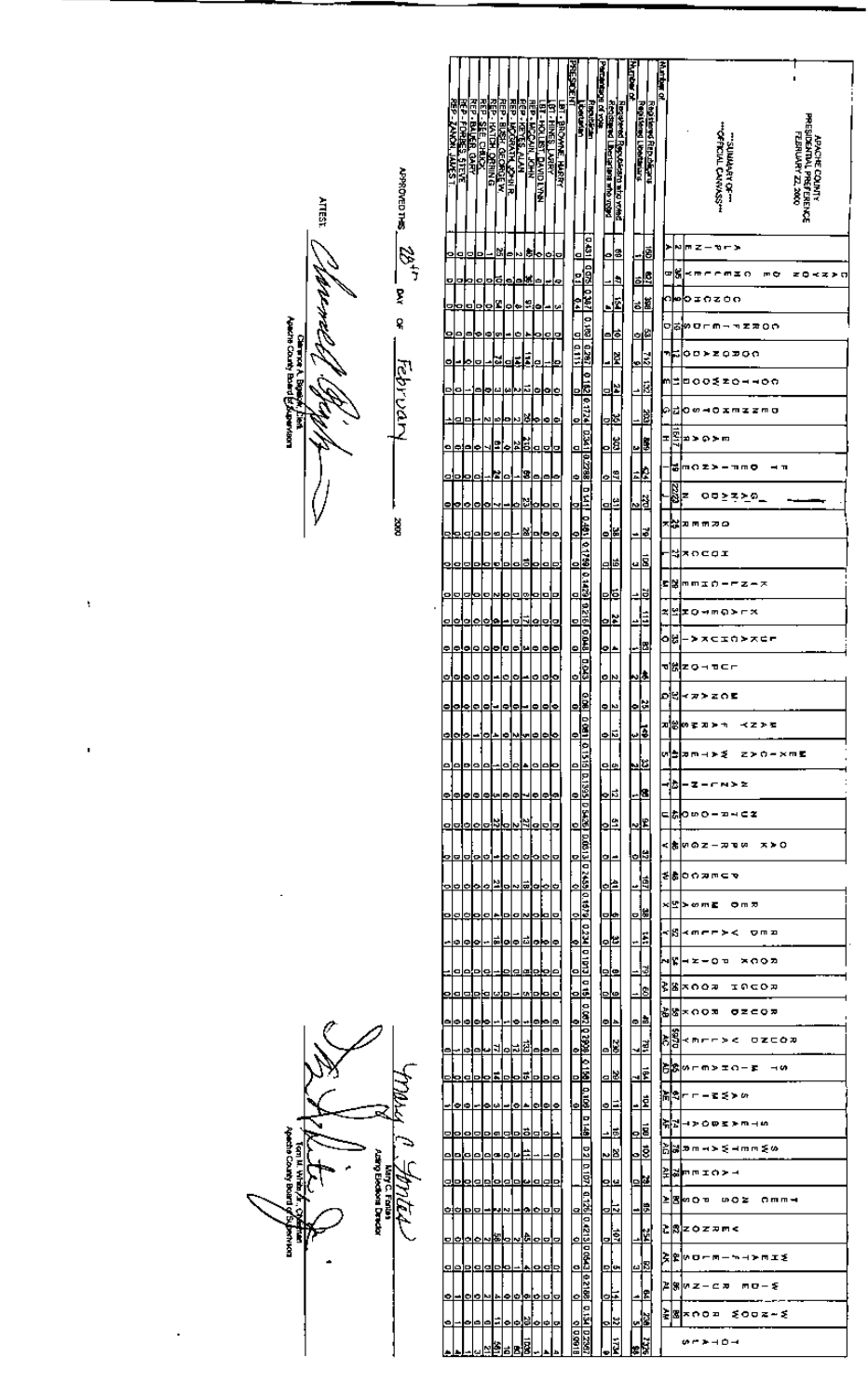## CUMULATIVE REPORT -42 PRECINCTS PROCESSED PAGE  $\mathbf{1}$

٠.

UNOFFICIAL<sup>1</sup>RESULTS-PRECINCT/EARLY/VERIFIED BALLOTS PRESIDENTIAL PREFERENCE ELECTION, FEBRUARY 22, 2000 APACHE COUNTY, ARIZONA

1743 **BALLOTS · PROCESSED** 1734 23.7 REP- REPUBLICAN PARTY 7326

 $9 \t 9.2$ LBT- LIBERTARIAN PARTY 98 :

LIBERTARIAN PARTY CANDIDATES FOR PRESIDENT OF THE U. S. POSN COUNT % RK PTY 294 4 44.4 O1 LBT- BROWNE, HARRY 295 4 44.4 01 LBT- HINES, LARRY 296 1 11.1 03 LBT- HOLLIST, DAVID LYNN

REPUBLICAN PARTY CANDIDATES FOR PRESIDENT OF THE U. S. COUNT & RK PTY<br>1030 60.1 01 REP- MCCAIN, JOHN<br>80 4.7 03 REP- KEYES, ALAN POSN 297 k. 298  $\frac{299}{1300}$  10 16 05 REP-MCGRATH, JOHN R. وّ99, 70 mars 199 21 1.2 04 REP- HATCH, ORRIN G. 301 3 .2 08 REP- SEE, CHUCK<br>1 .1 09 REP- BAUER, GARY 302 303. 4 .2 06 REP- FORBES, STEVE<br>4 .2 06 REP- ZANON, JAMES T. 304 305

001-039 +039  $+039$ 

00

k

I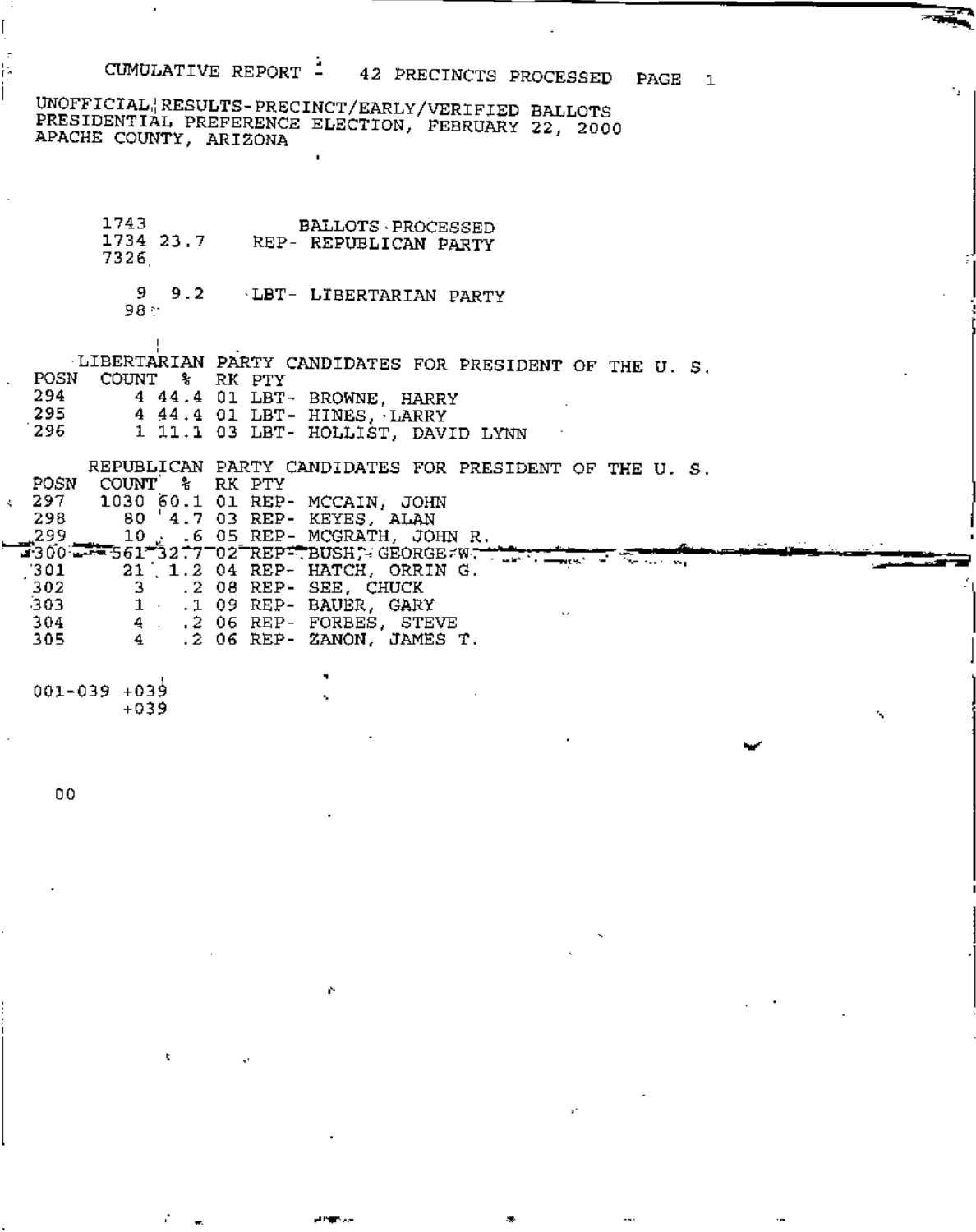| ī |
|---|
|   |
|   |
|   |
|   |

 $\vec{1}$ 

| Ę<br>Manual Ballob cast |                         | 10. Approved To Be Verified Ballots | 9. Approved Early Ballots | ۶<br><b>Manual Ballet count</b> | N<br>≇ of Unuand Balleta (line 2 <sup>1</sup> on <u>8</u> R) | g.<br>To Be Verfind Balkks (fine Fion BR) | y.<br>Total Ballots (the 4 on BP) | ۰<br>∲of Spoiled Ballots (line & on BR)<br>∲of Spoiled Ballots (line & on BR) | ψ<br># of Ballots issued to precinct (line 1 on BR) | Ņ<br>Precinct Balkut Report (BR) [X] | 1 Payrell Voucher [X] | (if lines one & two are not [2] checked, fill out a<br>Memo explaining why & stach copy to this<br>Audit Form)<br>Election Data: $\frac{2}{\ell}/2\frac{1}{\ell}/2$<br>Type of Election:<br>Kuolanhia<br>thifirun |
|-------------------------|-------------------------|-------------------------------------|---------------------------|---------------------------------|--------------------------------------------------------------|-------------------------------------------|-----------------------------------|-------------------------------------------------------------------------------|-----------------------------------------------------|--------------------------------------|-----------------------|-------------------------------------------------------------------------------------------------------------------------------------------------------------------------------------------------------------------|
|                         | P)                      | O                                   | ō                         | हे                              | Š                                                            |                                           | ちゅう                               | C.                                                                            | Ğ,                                                  |                                      |                       | ホェーモート                                                                                                                                                                                                            |
| Ρģ<br>$\frac{1}{2}$     | 듰                       | ١                                   | ÷.                        | $\tilde{z}$                     | ويتجي                                                        | N                                         | ī.                                | ٦                                                                             | है                                                  |                                      |                       | mrz-io<br>てロベヱ≯の                                                                                                                                                                                                  |
| 闵                       | 运                       | ω                                   | ಸು                        | Â                               | $\frac{\delta}{\gamma}$                                      | Ç                                         | みょ                                | N                                                                             | Er.                                                 |                                      |                       | oinzoo                                                                                                                                                                                                            |
| ÷۵                      | ∾                       | ミ                                   | ١                         |                                 | Ã                                                            |                                           | $\tilde{\phi}$                    | ╲                                                                             | ্ঠ                                                  |                                      |                       | <b>00KST-USO</b>                                                                                                                                                                                                  |
|                         | Ğ                       | ١                                   | Š,                        | $\mathbb{R}^1$                  | हि                                                           | З                                         | eg.                               | M                                                                             | Š                                                   |                                      |                       | めてまOL<br><b>00&gt;Z0J00</b><br>- 6                                                                                                                                                                                |
| $1/12$ $40$             | $\frac{1}{2}$           | ١                                   | ١                         | $\lambda$                       | ņŁI                                                          | l                                         | 41                                |                                                                               | goz                                                 |                                      |                       | <b>DOOXZ04408</b>                                                                                                                                                                                                 |
| S)                      | در<br>س                 | ١                                   |                           | 罖                               | <b>Qr.2</b>                                                  | v                                         | أيتي.<br>منا                      |                                                                               | Z<br>Z                                              |                                      |                       | <b>0040INZZMO</b>                                                                                                                                                                                                 |
| $\ket{35}$              | 3) in                   |                                     | ķ                         | D,<br>ے                         | أهلها                                                        | ω,                                        | $\overline{\mathcal{E}}$<br>∼.    | 4                                                                             | Ê                                                   |                                      |                       | חפם⊄ת<br>ᄁᄆᅿ<br>⊣≯гπ                                                                                                                                                                                              |
| दी                      | 오                       |                                     | w                         | 5.                              | ibbli                                                        | Q                                         | ज़्वनि                            | ٦.                                                                            | $\hat{\mathcal{A}}$                                 |                                      |                       | моz»-пщо няол                                                                                                                                                                                                     |
| ∣৬ু                     | $\bar{\sigma}$          | Ņ                                   | N                         | 8                               | 242                                                          | ₩                                         | v<br>₿                            | ١                                                                             | r<br>E                                              |                                      |                       | エッこりのエッカりと<br><b>OODZDO</b>                                                                                                                                                                                       |
| Ž                       | န်                      |                                     | $\rm \tilde{o}$           | مبر<br>م                        | $\overline{2}$                                               |                                           | $\frac{1}{2}$                     | Ο                                                                             | ĞØ                                                  |                                      |                       | ם תחחת                                                                                                                                                                                                            |
| ڪ                       | حـ                      |                                     |                           | ੇ                               | انغ                                                          | M                                         | $\frac{1}{\sqrt{2}}$              |                                                                               | E.                                                  |                                      |                       | <b>* ひこのエ</b>                                                                                                                                                                                                     |
| ৳                       | $\overline{\mathbf{C}}$ | ١                                   | ١                         | õ                               | こつ                                                           | N                                         | $\vec{F}$                         | O                                                                             | Ūt<br>O                                             |                                      |                       | 雨雨釜の一声之一天                                                                                                                                                                                                         |
| %।                      | A<br>Ĺ۵,                | v                                   | 4                         | W.<br>W                         | 42                                                           | ╲                                         | 32                                | ١                                                                             | S A                                                 |                                      |                       | <b>IO-MODES</b>                                                                                                                                                                                                   |
| $\mathcal{A}$           | £.                      | ١                                   | ١.                        | ٠                               | $\frac{1}{6}$                                                | V                                         | 后空                                | ١                                                                             | $\overline{\mathcal{L}}_Q$                          |                                      |                       | - > * = = 0 > * < r  -.                                                                                                                                                                                           |
| $\overline{0}$          | QSU,                    | C                                   | ४                         | 10,5                            | 4,437                                                        | ىلې:<br>جا                                | Þ,<br>440                         | W                                                                             | IJ۲<br>r,<br>$\tilde{\mathcal{S}}$                  |                                      |                       | ⊣∞∸<br><b>WL &amp; 4 Q 4</b><br>ጠወታම                                                                                                                                                                              |

 $1 or 3$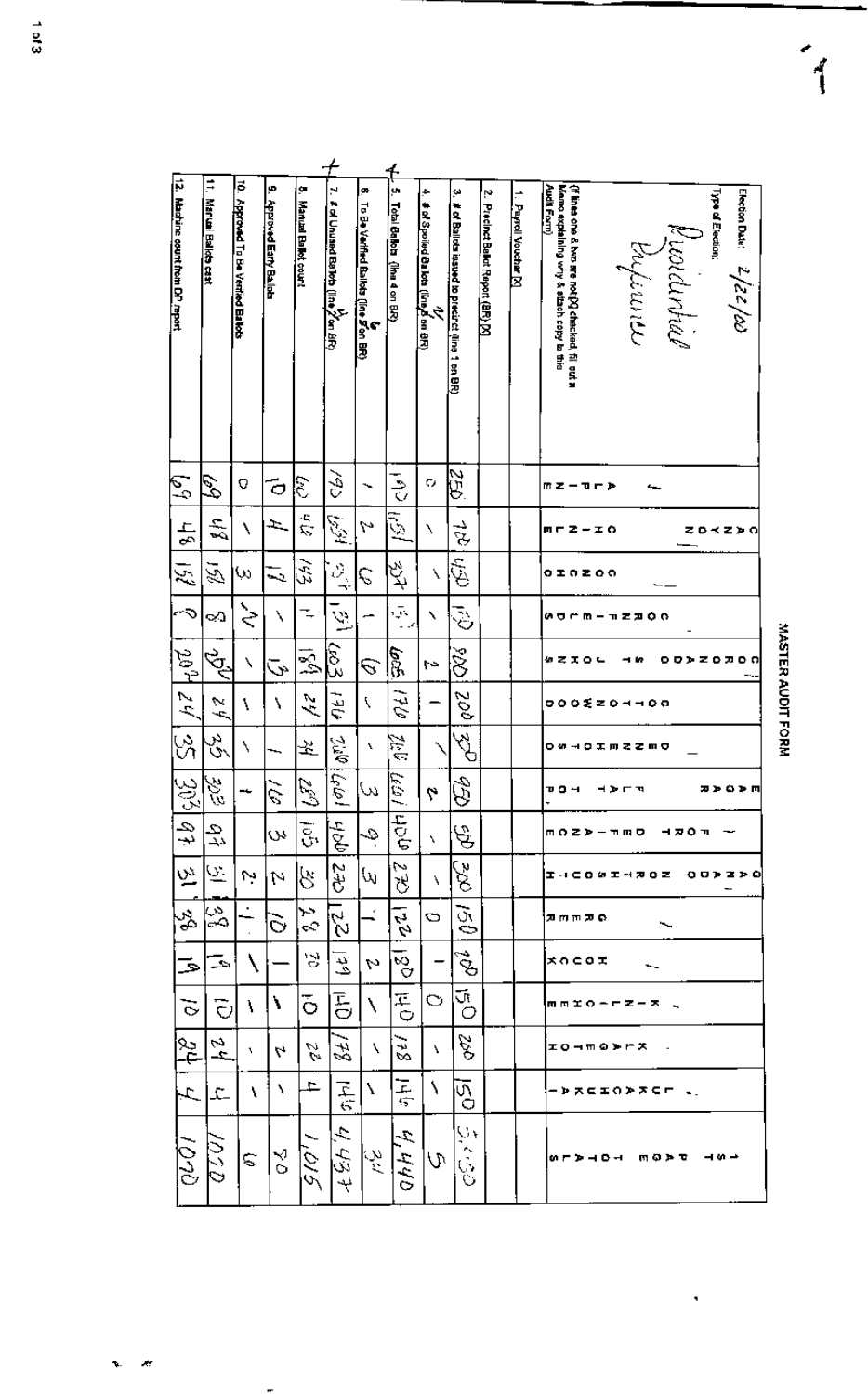$\mathbf{1}$ 

| ¢<br>Machine count from DP report | Ħ<br>Manual Balkb cast     | ē<br><b>Approved To Be Verified Balloty</b><br>انك تصديقهم | 8. Approved Early Balkes | Ŧ<br><b>Manual Ballot count</b> | N<br># of Unused Ballots (line 2 on BR) | ø<br>To Ba Variñed Ballots (Ene E on BR)<br>To Ba Variñed Ballots (Ene E on BR) | ä,<br>Total Ballob (IIM 4 on BR) | ۸<br># of Spoiled Ballots (line 3 on BR) | μ<br># of Ballots issued to precinct (line 1 on BR) | Ņ<br>Precinci Balkut Report (BR) [X] | r<br>Peyroll Voucher [Y] | Audit Form)<br>Memo axplaining why & attach copy to this<br>(If liess one & two are not [X] checked. This out a<br><b>Type of Election:</b><br>Election Date: |
|-----------------------------------|----------------------------|------------------------------------------------------------|--------------------------|---------------------------------|-----------------------------------------|---------------------------------------------------------------------------------|----------------------------------|------------------------------------------|-----------------------------------------------------|--------------------------------------|--------------------------|---------------------------------------------------------------------------------------------------------------------------------------------------------------|
| ク                                 | ٣                          | ١                                                          | ٦                        | ىيا                             | -0,<br>فہا                              |                                                                                 | ₹                                | ╲                                        | $\mathcal{S}$                                       |                                      |                          | 204TCF                                                                                                                                                        |
| ら                                 | b,                         | ٦                                                          | ٦                        | ς.                              | 49                                      | ١                                                                               | L<br>La                          | ١                                        | ੋ<br>Ó                                              |                                      |                          | <b>≺カンヱOヱ</b>                                                                                                                                                 |
| 주                                 | <۶                         | 4                                                          | ٩                        | ᡕ                               | ক<br><br>Sö,                            | ١,                                                                              | 3                                | ٦                                        | $\tilde{\mathcal{S}}$                               |                                      |                          | 0 Z A D R<br>≺Z≯∑                                                                                                                                             |
| $\sigma$                          | ত                          | ١                                                          | Ų                        | $\omega$                        | 4<br>Ļ,                                 | ١                                                                               | द्रै                             | ١                                        | ec.                                                 |                                      |                          | カカーンを<br>Zアクーメの名                                                                                                                                              |
|                                   |                            | ١                                                          |                          | Ğ,                              | 交                                       | W                                                                               | ∼<br>$\omega$                    | ╲                                        | Ġ                                                   |                                      |                          | <b>Z-r</b> n»z                                                                                                                                                |
| $\Omega$                          | ည                          |                                                            | ١                        | t,<br>7                         | С.<br>Се                                | ١                                                                               | Ž                                | O                                        | Ğ                                                   |                                      |                          |                                                                                                                                                               |
|                                   |                            | ۸                                                          | ١                        | ىل                              | 4<br>Ął                                 | h                                                                               | 냨                                | N                                        | $\tilde{\mathcal{S}}$                               |                                      |                          | ᄌᄒᅌ<br>. <del>.</del><br>TV 11<br>↖                                                                                                                           |
| 꼰                                 | ÷,<br>rance<br>T           |                                                            | Μ                        | $\vec{\hat{\omega}}$            | $\epsilon$                              | ٦                                                                               | 厚                                | 0                                        | $\overline{\mathbb{S}}$                             |                                      |                          | on¤mca                                                                                                                                                        |
| e                                 | E                          | ╲                                                          | ١                        | ₩                               | 3,                                      |                                                                                 | a-<br>w                          | Í                                        | इ                                                   |                                      |                          | <b>ኮ</b> (ለ ጠ ፳<br>日田田                                                                                                                                        |
| ξŚ                                | O.<br>w                    | ٩.                                                         | ٦.                       | ري<br>دار                       | IJ,<br>٩A                               |                                                                                 | $4\%$                            |                                          | βς<br>Π                                             |                                      |                          | <b>&lt;のcc⊅&lt;</b><br>OMX<br>╲                                                                                                                               |
| $\sim$                            | ∝                          | ١                                                          | ۱                        | ⊶                               | 戸<br>ワ                                  | ١                                                                               | 丙                                | O                                        | уя<br>О                                             |                                      |                          | xnow<br>42-07                                                                                                                                                 |
| $\circ$                           | $\mathcal{L}_-$            | ١                                                          | ٦                        | Ω.                              | $\tilde{\mathcal{Z}}$                   | ٦                                                                               | Ź                                | ١                                        | $\tilde{\mathcal{G}}$                               |                                      |                          | xoox<br><b>IDCOR\</b>                                                                                                                                         |
| ょ                                 | ≏                          | Ď                                                          | ✑                        | ÷.                              | دے<br>ς                                 | A.<br>Ó                                                                         | -0<br>e                          |                                          | ŠÓ                                                  |                                      |                          | xooæ<br>82 C O R                                                                                                                                              |
| <b>1932</b>                       | $\mathcal{L}^{\mathbf{z}}$ | ₩                                                          | 4                        | 22T                             | $F_4$                                   | $\mathbb{C}$                                                                    | 5<br>芝                           | ٢ŕ                                       | дÞ                                                  |                                      |                          | < ⊅<br><b>ホートー くみかの ミー カヤや</b>                                                                                                                                |
| 24                                | l2                         | ١                                                          | ì                        | $\tilde{c}$                     | 221                                     |                                                                                 | ∾<br>$\bar{\omega}$              | ۹.                                       | 250                                                 |                                      |                          | 幼产用的工作一套<br>- 1                                                                                                                                               |
| 444                               | وبودابهم                   | Ÿ                                                          | $\frac{1}{\sqrt{2}}$     | 445                             | M<br>e<br>G                             | کی                                                                              | 2552                             | ₩                                        | 3000                                                |                                      |                          | ጠወቅቹ<br>ロヱド<br>$\omega \vdash \triangleright \dashv \circ \dashv$                                                                                             |